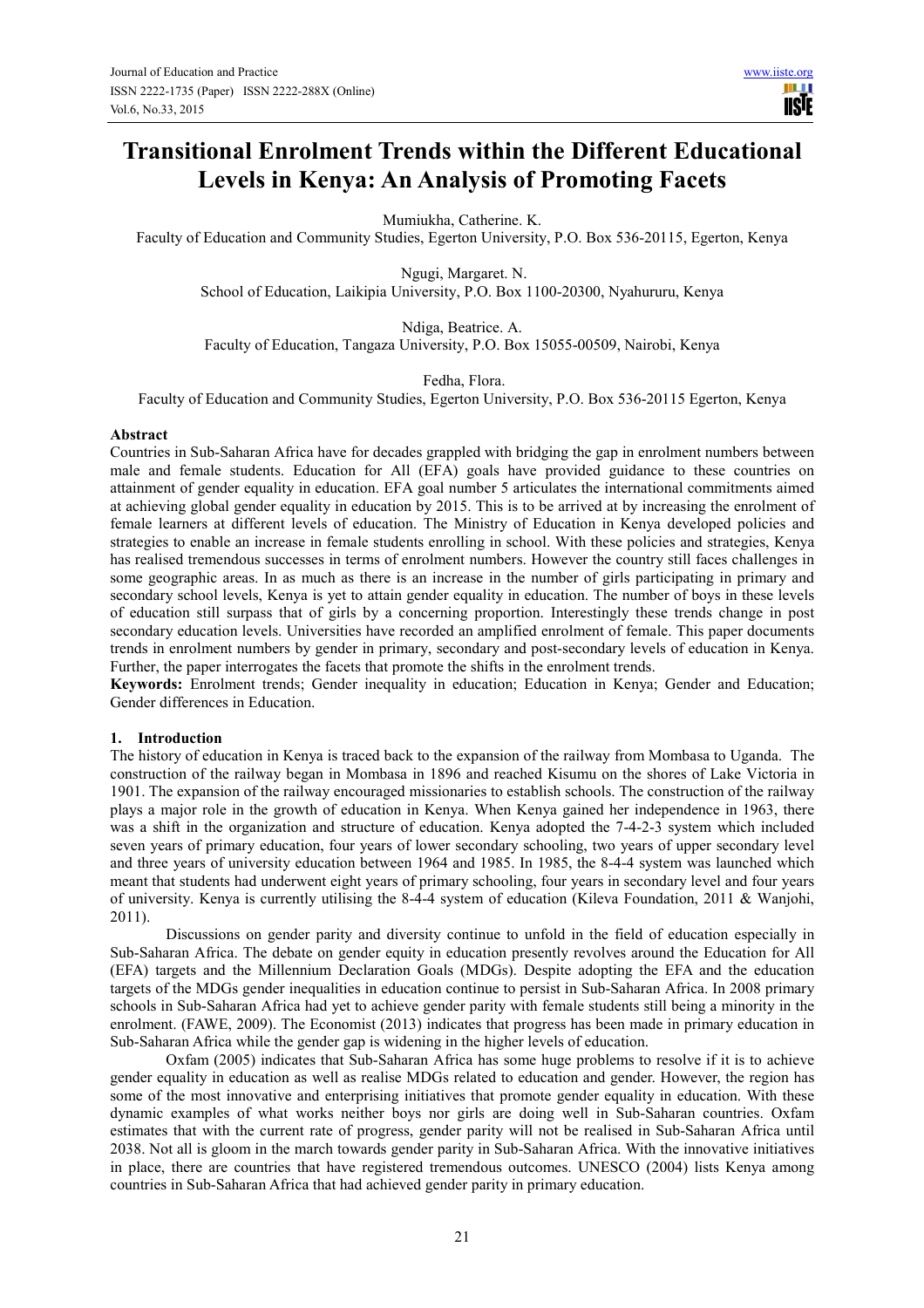Kenya has put in place efforts that with the aim of bridging the gender education gap. Some of these efforts have realised tremendous achievement in increasing student enrolment especially in primary schooling. In some areas of the country very little progress has been witnessed in primary and secondary levels of education. Some regions have recorded a tremendous increase in the numbers of girls enrolling into school, especially primary schools. There are also records indicating a decrease in the numbers of boys enrolling into primary school, an indication that the boy child might be slowly getting into trouble. However, the girls' gross enrolment rates are lower than that of the boys across the regions. This is replicated in secondary school and higher education levels. This paper documents the enrolment data by gender across primary, secondary and university levels of education. It also examines the trends in the gender enrolment in the three levels of education. The paper will further afford arguments on the facets that promote the trends.

### **2. Gender Enrolment Trends in Primary School Education**

Primary school is the first phase of the 8-4-4 system of education. A major goal of primary school education is to develop self-expression, self-discipline and self-reliance while at the same time providing a rounded education experience. There are 8 class years required to successfully complete primary education. This culminates in a national examination, Kenya Certificate of Primary Education (KCPE), which is used to determine placement into secondary school level (Chalkboard Kenya 2012). Since independence, enrolment patterns in primary education in Kenya have alternated between periods of stability and periods of sudden change. Kenya has experienced two enrolment shocks in its education history. A first enrolment shock occurred between 1984 and 1985 and a second between 1989 and 1993 where enrolment rates fell (Bedi,Kimalu, Manda and Nafula, 2002). Figure 1 provides the Gross Enrolment Rate (GER) in primary school level between 1990 and 2003. The sharp drop in the numbers experienced between 1991 and 2000 is attributed to the two enrolment shocks explained earlier. According to the statistics, girls have continuously recorded lower numbers than their counterparts.



Figure 1: Primary Schools Gross Enrolment Ratio, 1990-2003 from Saitoti (2004). Education in Kenya: Challenges and Policy Responses. Paper Prepared for Presentation at the Council on Foreign Relations Washington DC.

The enrolment trend changed during the 2000s especially after 2003 due to the introduction of Free Primary Education (FPE). The implementation of the FPE programme resulted in an increase in enrolment by 20% from 6.0 million in 2002 to 7.2 million in 2003. Since 2003, the enrolment has further increased to 8.6 million as of 2008, an increase of 23.3%. With the introduction of FPE, Kenya provided an opportunity for all children to access basic education. This placed Kenya on track in achieving the MDG goal of universal primary education. Data indicates that the enrolment has consistently increased yearly. By 2010 enrolment had reached 9.0 million. In 2009, the female enrolment numbers surpassed that of the males. Despite progress made in education Kenya, UNESCO (2012) indicates that millions are still denied a chance to go to school.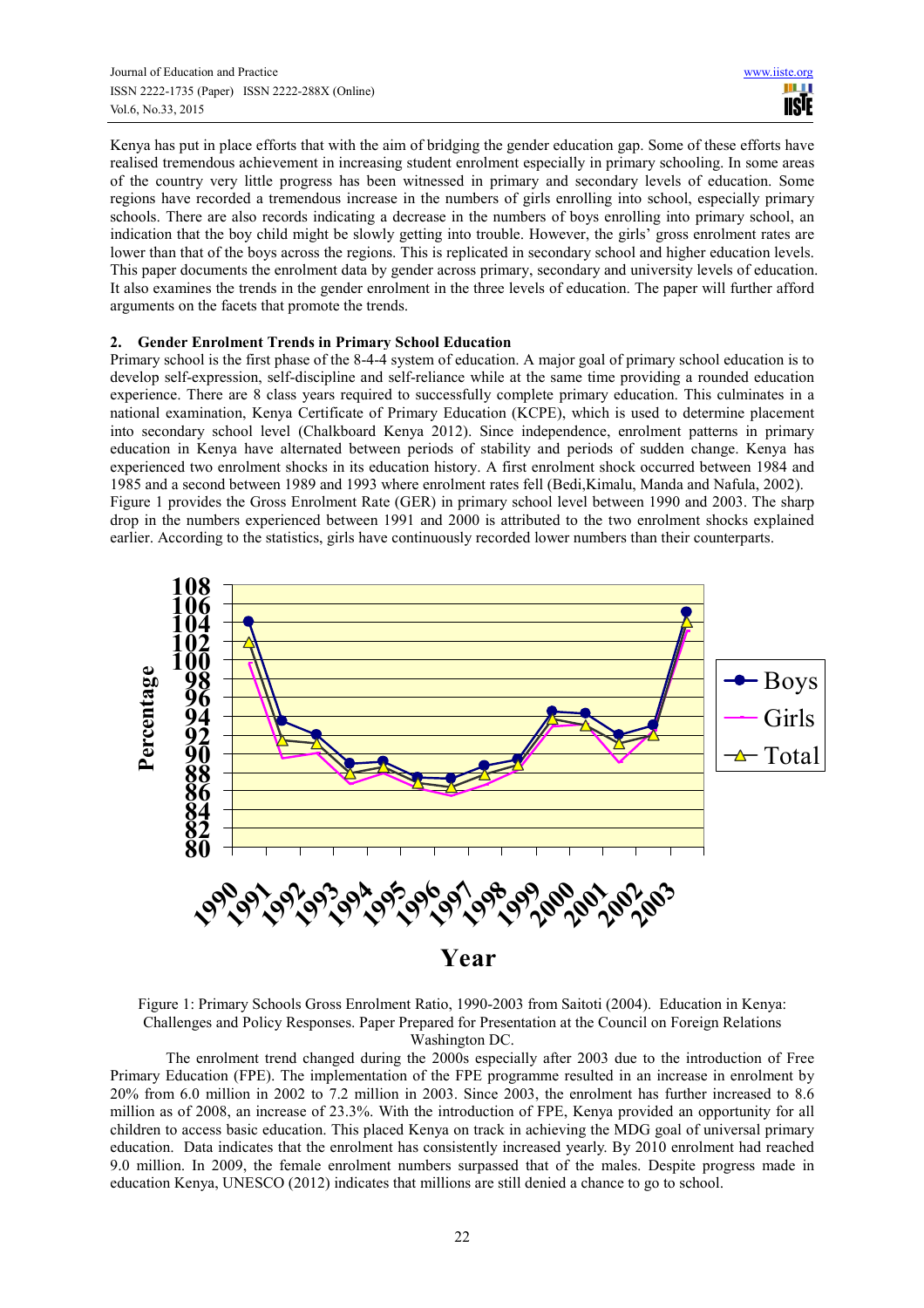Kenya has made a steady progress towards meeting the MDGs and EFA goals. Kenya has shown commitment in funding primary education as well as supporting education for the girl child. The progress in education is not reaching the marginalised. The poor, and girls most of all, have far less chance of making it to school (UNESCO, 2012).Kenya has however recorded a tremendous increase in the number of girls who access primary education. Table 1 shows the GER, NER and GPI in primary school level in the period between 2009 and 2012.

|                              |        | $\ldots$ |       |       |       |
|------------------------------|--------|----------|-------|-------|-------|
| <b>Enrolment Type</b>        | Gender | 2009     | 2010  | 2011  | 2012  |
| <b>Gross Enrolment Rates</b> | Male   | 112.8    | 109.8 | 115.0 | 115.4 |
|                              | Female | 107.2    | 109.9 | 115.1 | 115.9 |
|                              | Both   | 110.0    | 109.8 | 115.0 | 115.8 |
| Net Enrolment Rates          | Male   | 93.6     | 90.6  | 94.9  | 95.0  |
|                              | Female | 92.1     | 92.3  | 96.6  | 95.7  |
|                              | Both   | 92.9     | 91.4  | 95.7  | 95.3  |
| <b>Gender Parity Index</b>   |        | 0.98     | 0.96  | 0.96  | 0.97  |

| Table 1 GER, NER and GPI in Primary School Level |  |  |  |  |  |
|--------------------------------------------------|--|--|--|--|--|
|--------------------------------------------------|--|--|--|--|--|

*Source: KIPPRA. (2013). Kenya Economic Report . Nairobi: KIPPRA* 

The GER increased from 108.9 % (118% and 106% for boys and girls, respectively) in 2007 to 110.0 % (112.8% and 107.2% for boys and girls, respectively) in 2009 and dropped slightly to 109.8 % (109.8% and 109.9% for boys and girls, respectively) in 2010.The NER increased from 91.6 % (94% and 89.0% for boys and girls, respectively) in 2009 and then dropped marginally to 91.4 % (90.6% and 92.3% for boys and girls, respectively) in 2010 (KIPPRA, 2013). These rates show the remarkable progress Kenya has made. This progress is attributed to a variety of strategies, programmes, projects and policies by the government with the help of development partners. The Economic Survey further points out that the country still faces regional disparities with low enrolments despite this impressive performance. Table 2 indicates primary school NER by County in 2009.

| Rank                     | County         | Male       | Female     | <b>Total</b> | Rank | County      | Male       | Female     | <b>Total</b> |
|--------------------------|----------------|------------|------------|--------------|------|-------------|------------|------------|--------------|
|                          |                | <b>NER</b> | <b>NER</b> | <b>NER</b>   |      |             | <b>NER</b> | <b>NER</b> | <b>NER</b>   |
|                          | Murang'a       | 93.2       | 93.7       | 93.4         | 25   | Trans Nzoia | 81.8       | 84.3       | 83.1         |
| $\overline{c}$           | Nyeri          | 92.1       | 93.1       | 92.6         | 26   | Homa Bay    | 82.2       | 83.7       | 82.9         |
| $\overline{\mathbf{3}}$  | Kirinyaga      | 91.3       | 92.4       | 91.8         | 27   | Nandi       | 80.9       | 84.7       | 82.8         |
| $\overline{\mathcal{L}}$ | Embu           | 60.4       | 92.1       | 91.3         | 28   | Kakamega    | 81.1       | 83.9       | 82.5         |
| 5                        | Kiambu         | 90.4       | 91.2       | 90.8         | 29   | Migori      | 81.7       | 83.3       | 82.5         |
| 6                        | Nyandarua      | 89.7       | 91.2       | 90.4         | 30   | Busia       | 81.0       | 83.3       | 82.2         |
| 7                        | Machakos       | 89.4       | 90.7       | 90.1         | 31   | Mombasa     | 80.6       | 81.6       | 81.1         |
| 8                        | Makueni        | 88.7       | 90.4       | 86.6         | 32   | Laikipia    | 80.6       | 80.9       | 80.8         |
| 9                        | <b>Bomet</b>   | 87.9       | 89.6       | 88.7         | 33   | Lamu        | 74.4       | 75.1       | 74.7         |
| 10                       | TharakaNithi   | 87.3       | 89.1       | 88.2         | 34   | Kajiado     | 73.2       | 73.0       | 73.1         |
| 11                       | Kericho        | 87.4       | 89.0       | 88.2         | 35   | Narok       | 69.5       | 69.7       | 69.6         |
| 12                       | Nyamira        | 87.6       | 88.7       | 88.1         | 36   | Kwale       | 69.1       | 69.9       | 69.5         |
| 13                       | Vihiga         | 86.1       | 88.9       | 87.5         | 37   | Kilifi      | 67.9       | 69.0       | 68.5         |
| 14                       | ElgeyoMarakwet | 86.3       | 88.3       | 87.3         | 38   | Baringo     | 67.2       | 69.8       | 68.5         |
| 15                       | Nairobi        | 86.6       | 87.2       | 86.9         | 39   | Isiolo      | 63.2       | 63.7       | 63.5         |
| 16                       | Kisii          | 85.9       | 87.4       | 86.7         | 40   | Tana River  | 53.8       | 51.5       | 52.7         |
| 17                       | TaitaTaveta    | 85.6       | 87.3       | 86.5         | 41   | West Pokot  | 50.2       | 52.1       | 51.1         |
| 18                       | Nakuru         | 85.1       | 86.8       | 85.9         | 42   | Marsabit    | 49.0       | 47.7       | 48.4         |
| 19                       | UasinGishu     | 84.0       | 86.2       | 85.1         | 43   | Mandera     | 42.9       | 40.6       | 41.9         |
| 20                       | Meru           | 84.1       | 85.9       | 85.0         | 44   | Samburu     | 43.1       | 39.5       | 41.3         |
| 21                       | Siaya          | 84.0       | 85.7       | 84.9         | 45   | Wajir       | 35.9       | 32.9       | 34.6         |
| 22                       | Bungoma        | 83.2       | 85.7       | 84.5         | 46   | Garissa     | 35.0       | 32.9       | 34.1         |
| 23                       | Kisumu         | 83.2       | 84.8       | 84.0         | 47   | Turkana     | 24.7       | 24.6       | 24.6         |
| 24                       | Kitui          | 82.3       | 84.9       | 83.6         | 48   | National    | 90.6       | 92.3       | 91.4         |

*Source: KIPPRA. (2013). Kenya Economic Report . Nairobi: KIPPRA* 

Kenya appears to have not yet achieved gender balance in enrolments in certain areas of the country.There is gender and regional disparities in access and participation in primary school education. According to data by KIPPRA (2013) Garissa and Turkana have especially low NERs of 34 per cent and 25 per cent, respectively, against a national average of 91.4 per cent in 2010 and 95.7 per cent in 2012. The primary school NER for boys is higher than that of girls in most counties, except in some counties in Central and Eastern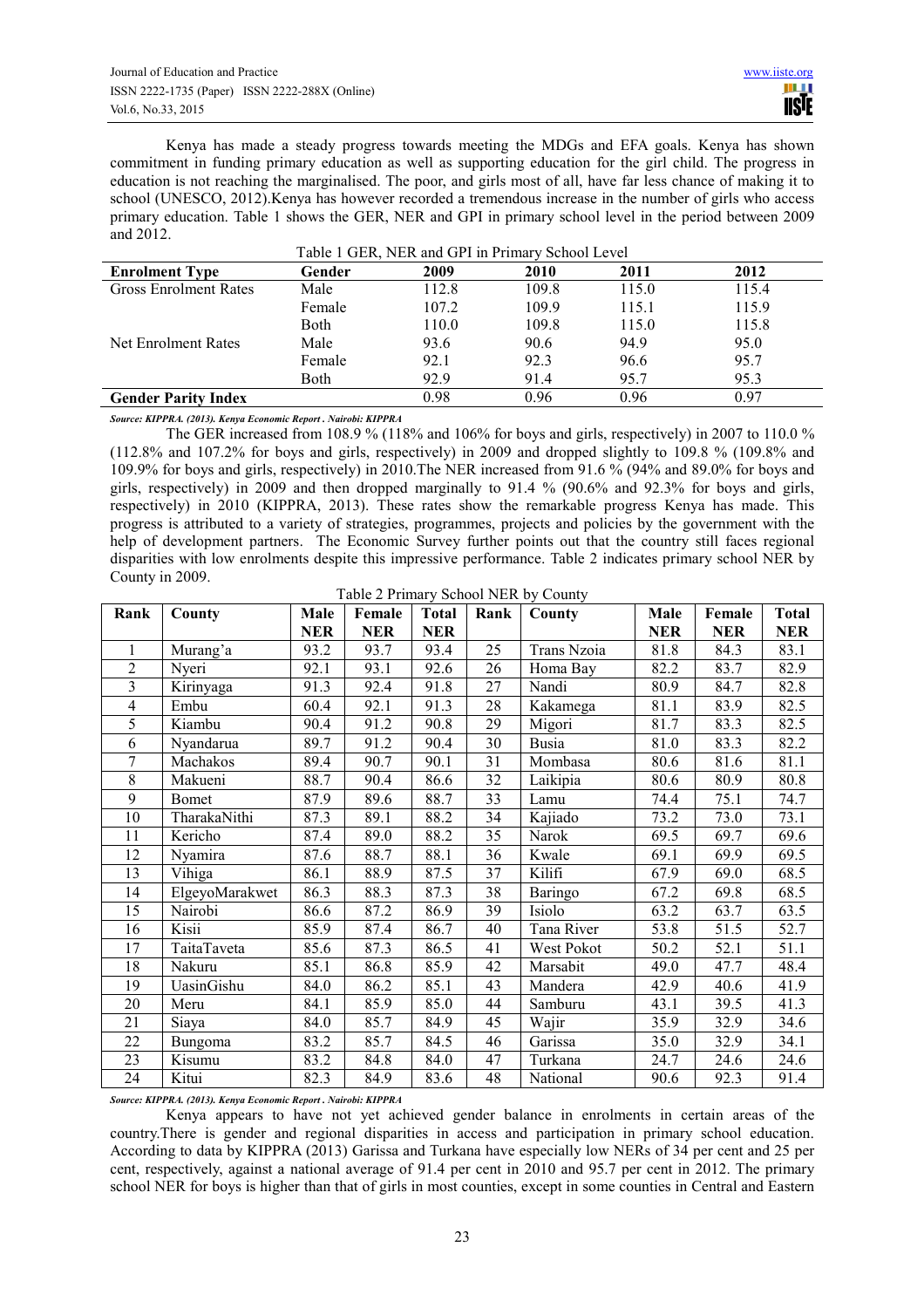regions. North Eastern, and to a lesser extent the Coast, present the highest gender differences in favour of boys in enrolments. Counties in Central and Eastern record very high NERs for both boys and girls. The NER for girls has surpassed that of the boys in some of these counties which include Nyeri, Kirinyaga, Embu, Kiambu, Nyandarua, Machakos and Makueni.

## **3. Gender Enrolment Trends in Secondary Education Level**

The importance of secondary education in Kenya has grown considerably with the success of FPE. With the increase in enrolment in primary school level has led to the demand for secondary education. Secondary school is the second phase of the 8-4-4 system of education and runs for 4 years. The current secondary education programme is geared towards meeting the needs of both the students that terminate their education after secondary school and those that proceed for higher education. Expansion of secondary education in Kenya has resulted from government, development partner, and private providers support for basic education over the past decade. At independence, Kenya had only 151 secondary schools, with a total enrolment of 30,120 students. A review of secondary education development in Kenya indicates that the number of secondary schools have increased over the years. For instance, the number of schools increased from 2,678 in 1990 to 3,999 (11.3% private) enrolling 0.870 million students in 2003 and 4,215 (13% private) schools enrolling 1.03 million students (10% in private schools) in 2006 and 1.7 Million in 2010 (8% private). The number of secondary schools has increased from a total of 6,566 secondary schools in 2008 to 7,308 in 2010 (Kenya National Bureau of Statistics, 2009).

Statistics on secondary school enrolment rate indicate some growth. Student enrolment increased from 851,836 in 2002 to 1.18 in 2007, an increase of 38.6%. Enrolment grew from 1.18 million students in 2007 (639,393 boys and 540,874 girls) to 1,328,964 (735,680 boys and 593,284 girls) students in 2008 and further to 1,701,501 (914,971 boys and 786,530 girls) students in 2010. This increase was as a result of the Kenyan Government introducing Free Secondary Education (FSE) tuition which saw a 15.0% growth. The GER for secondary increased from 27.3% (28.8% for boys and 25.7% for girls) in 1999 to 47.8 % (50.9 for boys and 46.3 for girls) in 2010. The NER recorded an increase from 28.9 % (29.8% for male and 27.9 % for female) in 2008 to 35.8 % (36.5% for boys and 35.1% for girls) in 2010 having progressively improved from 13.7% (13.5 for male and 13.9 for female) in 1999. Over the same period, Gross Enrolment rate (GER) rose marginally from 26.8% in 1990 to 32% in 2010. The gender disparity index as at 2009 stood at 0.96% up from 0.75 in 1990 (Kenya National Bureau of Statistics, 2012). Table 3 displays the secondary enrolment in the period between 2008 and 2011.

|             |                                                                                                                                   | Table 3 Enrolment in Secondary School |           |  |
|-------------|-----------------------------------------------------------------------------------------------------------------------------------|---------------------------------------|-----------|--|
| <b>YEAR</b> | BOY                                                                                                                               | GIRL                                  | TOTAL     |  |
| 2008        | 720,500                                                                                                                           | 615,400                               | 1,335,900 |  |
| 2009        | 787,900                                                                                                                           | 684,700                               | 1,472,600 |  |
| 2010        | 885,500                                                                                                                           | 767,800                               | 1,653,300 |  |
| 2011        | 948,700                                                                                                                           | 819.000                               | 1.767.700 |  |
|             | Source: Kenya National Bureau of Statistics (KNBS). (2012). Kenya Facts and Figures. Nairobi: Kenya National Bureau of Statistics |                                       |           |  |

While secondary school enrolment has grown over the years, it is not as impressive as the growth in primary school level. While tremendous increases have been witnessed in primary school access, secondary school access remains low. The gender gap increases in the post primary levels of education. This disparity is witnessed in the secondary school enrolment in Kenya. Figure 2 summarises the secondary school GER between 1999 and 2008. The statistics indicate that the GER has been below 50% in the period. This indicates that Kenya is not close in achieving gender equity in secondary schools. The GER in 1999 was 27.3%. The GER decreased to 25.5% in 2000 and then saw slight increase from 2001. 2008 saw a notable increase to 42.5% from 38.0% in 2007. This increase is attributed to the introduction of FSE tuition.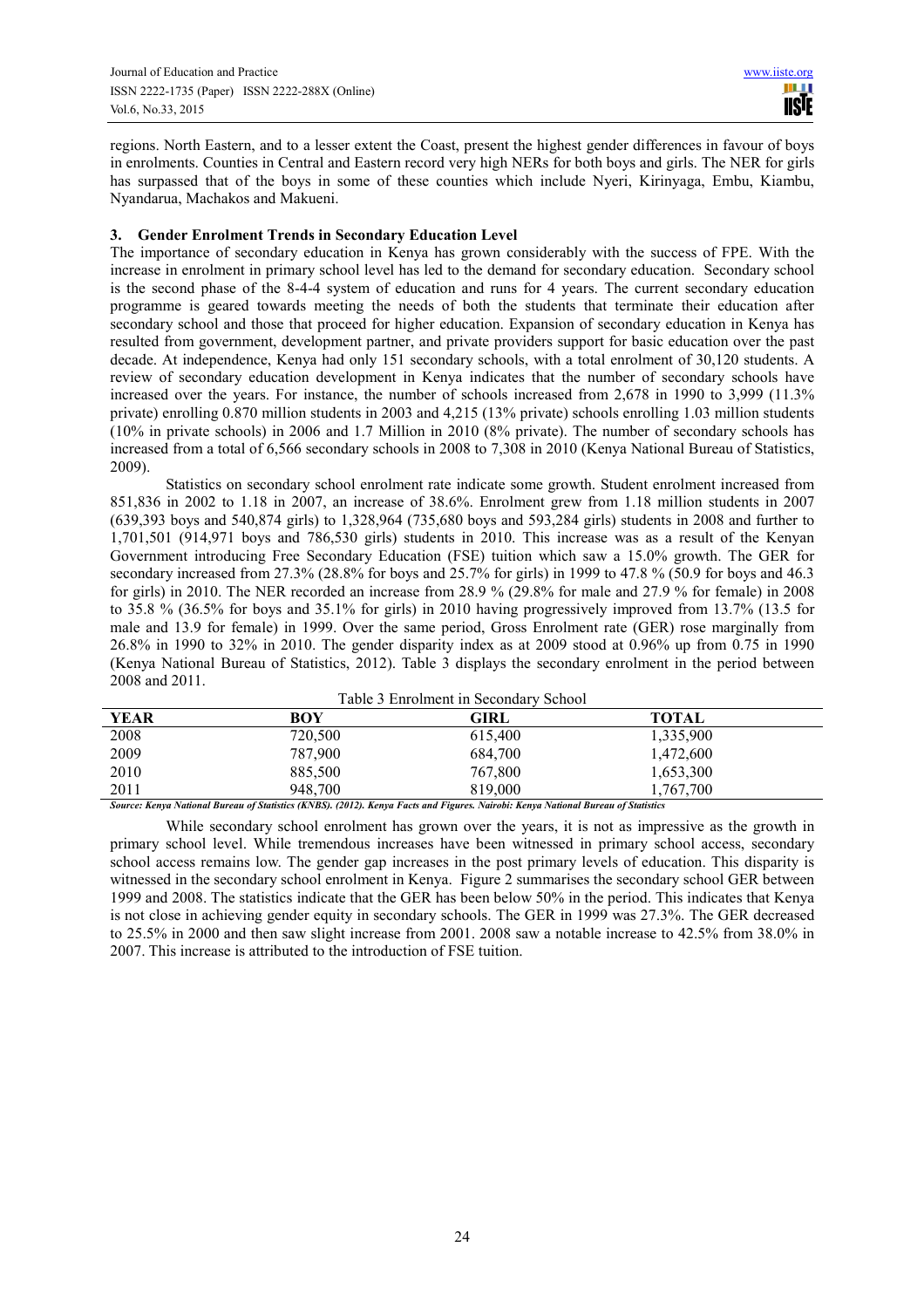

Ш **IISTE** 

Figure 2: Secondary Schools GER between 1999 and 2008 from Kenya National Bureau of Statistics (KNBS). (2009). Kenya Facts and Figures. Nairobi: Kenya National Bureau of Statistics

Similar to primary school level there is regional differences in secondary school enrolment as well. Table 4 gives data on the NER by counties and gender. Counties in Central and North Eastern regions had the highest and lowest NERs, respectively. A low NER of 3.5% for secondary education was recorded in Turkana County and a high of 50% in Kiambu County against the national average of 24.2%. Nairobi ranks second with 48%. Nyamira (40.5%) and Kisii (35.2%) counties joined the central Kenya counties in the top ten ranking. In most of the counties the NER for female students exceeded that of the male students. For instance, in the leading county the female NER was 52.4% compared to the 47.5% for the male.<br>Table 4 Secondary Education NED by Counting at

|                | Table 4 Secondary Education NER by Counties and Gender in 2009 |                                                          |            |            |              |              |            |            |                   |
|----------------|----------------------------------------------------------------|----------------------------------------------------------|------------|------------|--------------|--------------|------------|------------|-------------------|
| Rank           | County                                                         | <b>Total</b><br>County<br>Male<br>Female<br>Rank<br>Male |            | Female     | <b>Total</b> |              |            |            |                   |
|                |                                                                | <b>NER</b>                                               | <b>NER</b> | <b>NER</b> |              |              | <b>NER</b> | <b>NER</b> | <b>NER</b>        |
| $\mathbf{1}$   | Kiambu                                                         | 47.5                                                     | 52.4       | 50.0       | 25           | Trans Nzoia  | 18.7       | 21.9       | 20.3              |
| $\overline{2}$ | Nairobi                                                        | 49.0                                                     | 47.2       | 48.0       | 26           | Bomet        | 17.9       | 22.1       | 20.0              |
| $\overline{3}$ | Nyeri                                                          | 42.5                                                     | 50.3       | 46.3       | 27           | Siaya        | 19.1       | 20.5       | 19.8              |
| $\overline{4}$ | Nyamira                                                        | 37.9                                                     | 43.2       | 40.5       | 28           | Elgeyo       | 17.4       | 22.2       | 19.8              |
|                |                                                                |                                                          |            |            |              | Marakwet     |            |            |                   |
| 5              | Murang'a                                                       | 36.0                                                     | 42.1       | 39.0       | 29           | Kakamega     | 17.5       | 21.0       | 19.3              |
| 6              | Kirinyaga                                                      | 34.0                                                     | 42.1       | 38.0       | 30           | Migori       | 19.7       | 18.8       | 19.2              |
| $\tau$         | Kisii                                                          | 34.4                                                     | 36.0       | 35.2       | 31           | Nandi        | 16.2       | 21.7       | 18.9              |
| 8              | Nyandarua                                                      | 31.2                                                     | 39.4       | 35.2       | 32           | Baringo      | 16.2       | 21.0       | 18.5              |
| 9              | Embu                                                           | 28.3                                                     | 37.0       | 32.6       | 33           | Bungoma      | 15.8       | 19.5       | 17.7              |
| 10             | Laikipia                                                       | 30.1                                                     | 35.1       | 32.5       | 34           | Kitui        | 15.0       | 19.0       | 17.0              |
| 11             | Mombasa                                                        | 33.6                                                     | 31.5       | 32.5       | 35           | Isiolo       | 16.6       | 16.9       | 16.7              |
| 12             | Nakuru                                                         | 29.7                                                     | 34.9       | 32.3       | 36           | Lamu         | 15.6       | 17.3       | 16.4              |
| 13             | Machakos                                                       | 26.2                                                     | 32.5       | 29.3       | 37           | <b>Busia</b> | 16.7       | 15.9       | 16.3              |
| 14             | Kisumu                                                         | 28.1                                                     | 28.3       | 28.2       | 38           | Narok        | 9.9        | 11.3       | 10.6              |
| 15             | Tharaka                                                        | 23.9                                                     | 30.6       | 27.2       | 39           | Kilifi       | 10.6       | 10.4       | 10.5              |
| 16             | Makueni                                                        | 24.2                                                     | 30.4       | 27.2       | 40           | Marsabit     | 10.0       | 8.8        | 9.4               |
| 17             | Kajiado                                                        | 25.0                                                     | 28.9       | 27.0       | 41           | Kwale        | 8.7        | 9.6        | 9.1               |
| 18             | <b>Uasin Gishu</b>                                             | 23.8                                                     | 29.9       | 26.9       | 42           | Mandera      | 9.2        | 8.3        | 8.9               |
| 19             | Vihiga                                                         | 22.5                                                     | 27.8       | 25.2       | 43           | Samburu      | 7.5        | 8.1        | 7.8               |
| 20             | National                                                       | 22.2                                                     | 25.9       | 24.0       | 44           | Tana River   | 8.2        | 6.6        | 7.4               |
| 21             | Homa Bay                                                       | 24.0                                                     | 22.6       | 23.3       | 45           | Wajir        | 7.5        | 6.8        | 7.2               |
| 22             | Taita Taveta                                                   | 20.7                                                     | 25.6       | 23.1       | 46           | Garissa      | 7.2        | 6.5        | 6.9               |
| 23             | Meru                                                           | 19.1                                                     | 25.3       | 22.3       | 47           | West Pokot   | 5.4        | 6.0        | $\overline{5}$ .7 |
| 24             | Kericho                                                        | 20.4                                                     | 22.4       | 21.4       | 48           | Turkana      | 3.8        | 3.1        | 3.5               |

*Source: KIPPRA. (2013). Kenya Economic Report . Nairobi: KIPPRA*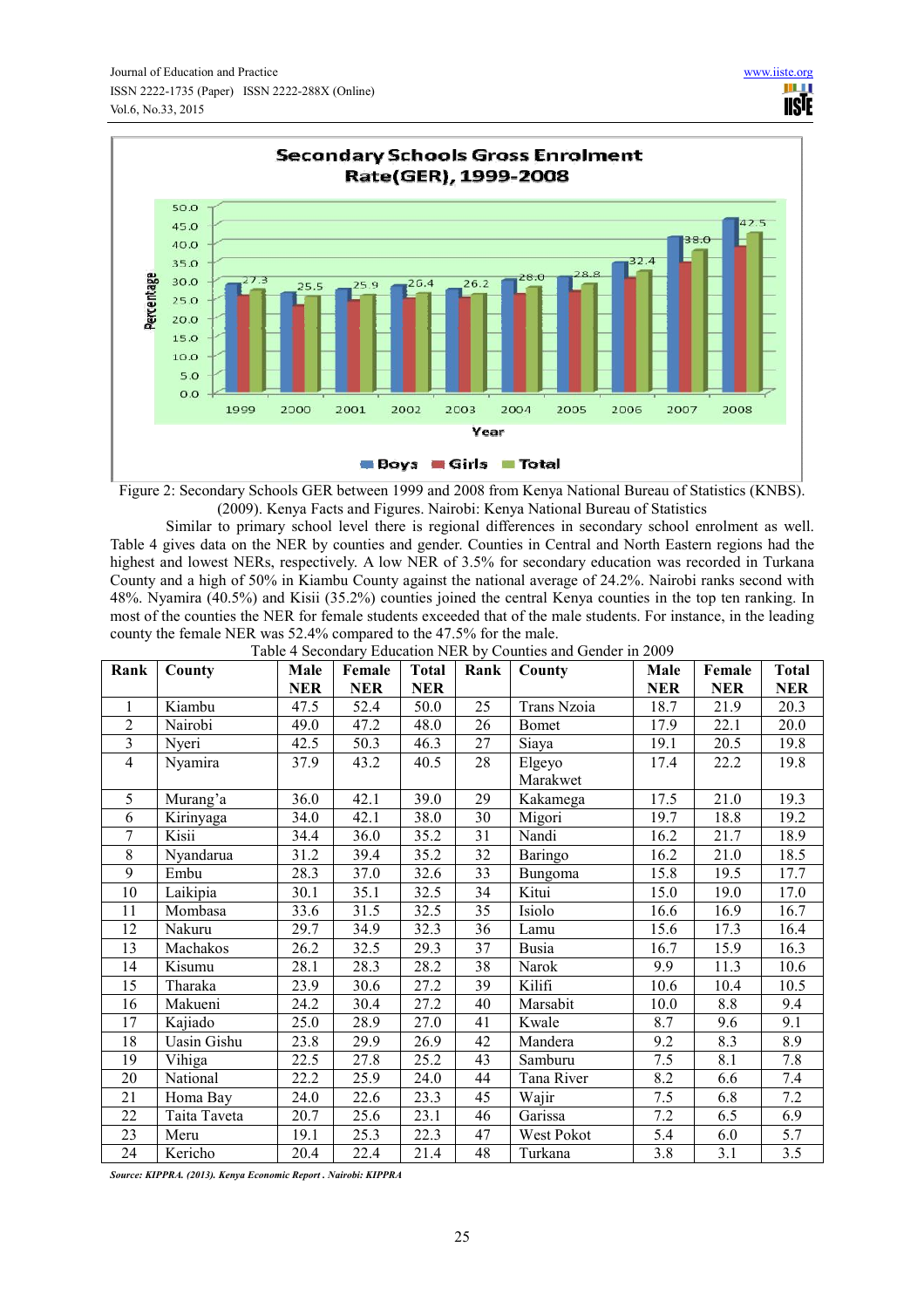The reason for an impressive female NER signifies that structures and strategies mostly targeting the female students at secondary school level are present. These strategies are arguably working well in encouraging the access and participation for female students at this level. It is also evident that more female students of the official age group in the secondary level of education are enrolled. As indicated in table 5, the national female NER is surpassed that of the male students in 2010 (38.0% for male and 38.9% for female), 2011 (32.6% for male and 33.1% for female) and 2012 (32.6% for male and 33.5% for female). However, the male GER was higher that of the female student in the period between 2009 and 2012.

| <b>Enrolment Type</b>        | Gender      | 2009 | <b>2010</b> | 2011 | 2012 |
|------------------------------|-------------|------|-------------|------|------|
| <b>Gross Enrolment Rates</b> | Male        | 49.0 | 50.9        | 51.0 | 51.0 |
|                              | Female      | 41.8 | 46.3        | 46.8 | 47.0 |
|                              | <b>Both</b> | 45.3 | 47.8        | 48.8 | 49.3 |
| Net Enrolment Rates          | Male        | 36.5 | 38.0        | 32.6 | 32.6 |
|                              | Female      | 35.1 | 38.9        | 33.1 | 33.5 |
|                              | Both        | 35.8 | 32.0        | 32.7 | 33.1 |
| <b>Gender Parity Index</b>   |             | 0.96 | l.02        | 1.01 | 1.01 |

Table 5 Secondary School Level GER, NER and GPI

*Source: KIPPRA. (2013). Kenya Economic Report. Nairobi: KIPPRA* 

According to KIPPRA (2013) the secondary school GER increased from 38.0 per cent (41.4% for boys and 34.6% for girls) in 2007 to 45.3 per cent (49.0% for boys and 41.8% for girls) in 2009. In 2010, the GER increased to 47.8 per cent (50.9% for boys and 46.3% for girls). The NER recorded an increase from 28.9 per cent (29.8% for boys and 27.9% for girls) in 2007 to 35.8 per cent (36.5% for boys and 35.1% for girls) in 2009. In 2010, the NER dropped to 32.0 per cent (32.4% for boys and 32.9% for girls). The Gender Parity Index improved from 0.94 in 2008 to 0.96 in 2009 and in 2011, it is in favour of girls at 1.01.

# **4. Gender Enrolment Trends in University Level**

Higher education has seen remarkable change since independence. This metamorphosis has been witnessed especially in the last decade with the proliferation of institutions offering higher education. Kenya has as well experienced progressive developments within the higher education system (Ooro, 2009). This progression is directly linked to the increase in the number of Kenyans accessing higher education at different levels. Today Kenya boasts of having 22 public universities that are fully accredited, 9 Public University Constituent Colleges, 17 private universities that are fully accredited, 5 Private University Constituent Colleges, 11 Private Universities with Letter of Interim Authority (LIA), and 2 Registered Private Universities. This paper will only look into enrolment trends in the undergraduate level.

University education in Kenya began in 1963 with just 571 students enrolled in Nairobi University College. The student enrolment has grown in bounds over the years to 81,000 in 2003, 112,229 (68,345 male and 43,884 female) in 2006 to 180,978 (111,050 male and 69,928 female) in 2010. Table 6 provides a synopsis of the undergraduate enrolment in the academic years between academic year 2000/2001 and 2004/2005 in the Nairobi, Kenyatta, Moi, Egerton, Maseno and Jomo Kenyatta Universities (CUE, 2014). These universities are considered the oldest and biggest among the public universities in Kenya.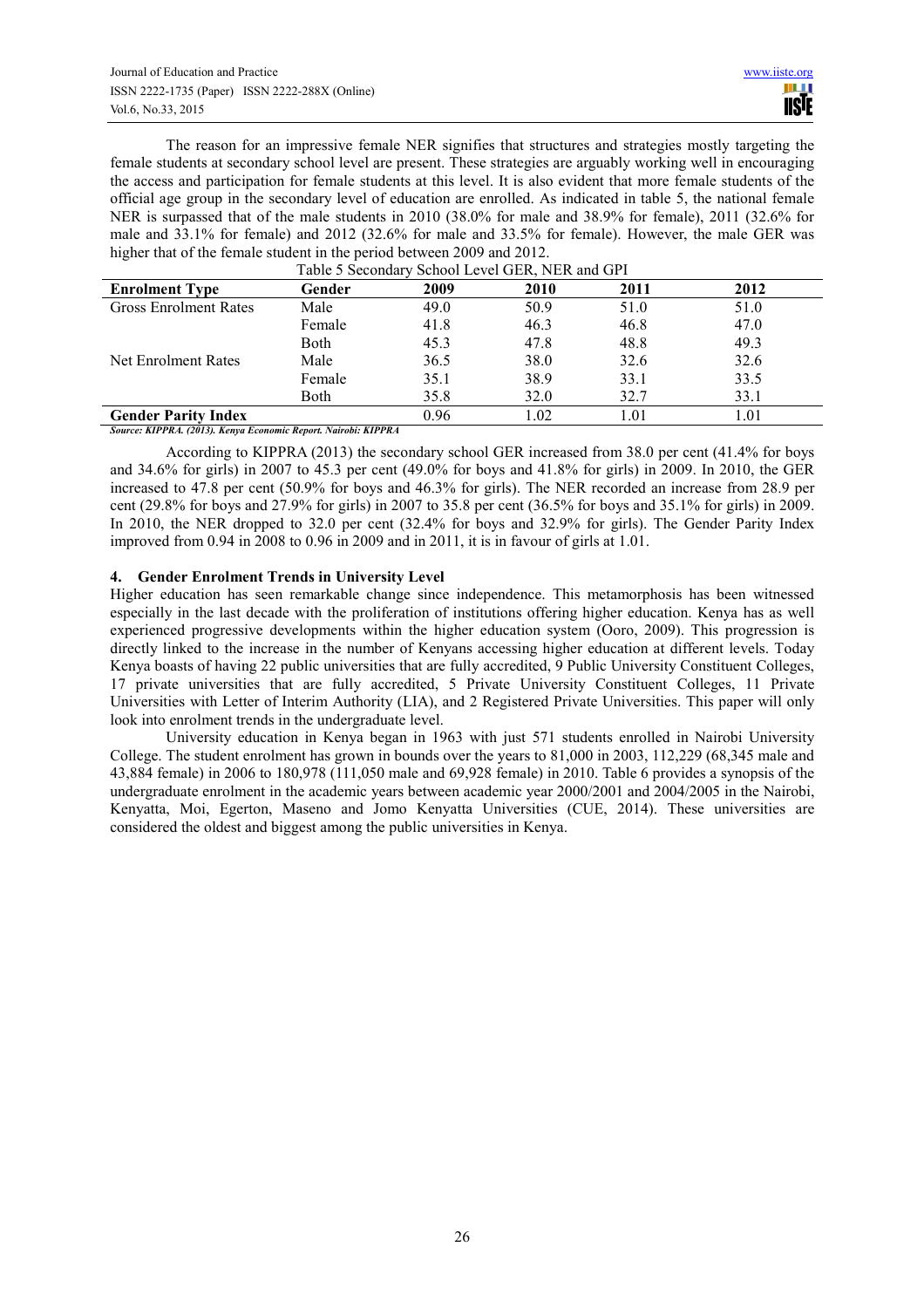|                          |                      |             |                         |           |        |           | Table 6 Public and Private Universities Students Enrolment by Gender |              |        |           |        |
|--------------------------|----------------------|-------------|-------------------------|-----------|--------|-----------|----------------------------------------------------------------------|--------------|--------|-----------|--------|
|                          | <b>INSTITUTION</b>   | 2000/2001   |                         | 2001/2002 |        | 2002/2003 |                                                                      | 2003/2004    |        | 2004/2005 |        |
|                          |                      | M           | $\overline{\mathrm{F}}$ | M         | F      | M         | F                                                                    | M            | F      | M         | F      |
|                          | PUBLIC UNIVERSITIES  |             |                         |           |        |           |                                                                      |              |        |           |        |
| 1.                       | Nairobi              |             |                         |           |        |           |                                                                      |              |        |           |        |
|                          | Full                 | $time$ 8383 | 3341                    | 8724      | 4450   | 9163      | 4428                                                                 | 9603         | 4406   | 9987      | 5250   |
|                          | Part time            | 2149        | 960                     | 6702      | 4820   | 7037      | 5061                                                                 | 7389         | 5314   | 11281     | 6456   |
|                          | Sub-total            | 10532       | 4301                    | 15426     | 9270   | 16200     | 9489                                                                 | 16991        | 9720   | 21268     | 11706  |
| <b>Total</b>             |                      | 14833       |                         | 24696     |        | 25689     |                                                                      | 26711        |        | 32974     |        |
| $\overline{2}$           | Kenyatta             |             |                         |           |        |           |                                                                      |              |        |           |        |
|                          | Full                 | time 4510   | 3019                    | 53844     | 3983   | 4972      | 3329                                                                 | 5221         | 3495   | 4313      | 2887   |
|                          | Part time            | 1433        | 991                     | 1447      | 1001   | 5765      | 1669                                                                 | 5532         | 1528   | 6939      | 1916   |
|                          | Sub total            | 5943        | 4010                    | 6831      | 4984   | 10737     | 4998                                                                 | 10753        | 5023   | 1152      | 4803   |
|                          | <b>Total</b>         | 9953        |                         | 11815     |        | 15735     |                                                                      | 15776        |        | 16055     |        |
| 3.                       | Moi                  |             |                         |           |        |           |                                                                      |              |        |           |        |
|                          | Full                 | time $4046$ | 3163                    | 4066      | 3179   | 4086      | 3195                                                                 | 4107         | 3211   | 4304      | 3195   |
|                          | Part time            | 707         | 603                     | 1403      | 690    | 2188      | 1354                                                                 | 1697         | 1432   | 2492      | 2019   |
|                          | Sub total            | 4753        | 3766                    | 5469      | 3869   | 6275      | 4549                                                                 | 5804         | 4643   | 6796      | 5214   |
|                          | <b>Total</b>         | 8519        |                         | 9338      |        | 10824     |                                                                      | 10447        |        | 12010     |        |
| $\overline{\mathcal{A}}$ | <b>Egerton</b>       |             |                         |           |        |           |                                                                      |              |        |           |        |
|                          | Full                 | time 5981   | 2127                    | 6161      | 2053   | 6307      | 2151                                                                 | 6207         | 2196   | 5540      | 1960   |
|                          | Part time            | 648         | 229                     | 655       | 232    | 668       | 236                                                                  | 701          | 248    | 810       | 287    |
|                          | Sub-total            | 6629        | 2356                    | 6816      | 2284   | 6975      | 2387                                                                 | 6908         | 2444   | 6351      | 2246   |
|                          | <b>Total</b>         | 8985        |                         | 9100      |        | 9362      |                                                                      | 9352         |        | 8597      |        |
| 5                        | <b>JKUAT</b><br>Full | time 1301   | 520                     | 857       | 339    | 1442      | 613                                                                  |              | 624    | 2201      | 999    |
|                          | Part time            | 1691        | 768                     | 768       | 776    | 1742      | 791                                                                  | 1373<br>1829 | 831    | 2114      | 660    |
|                          | Sub total            | 2992        | 1288                    | 2565      | 1115   | 3184      | 1404                                                                 | 3203         | 1455   | 4315      | 1959   |
|                          | <b>Total</b>         | 4280        |                         | 3680      |        | 4588      |                                                                      | 4658         |        | 6274      |        |
| 6                        | <b>Maseno</b>        |             |                         |           |        |           |                                                                      |              |        |           |        |
|                          | Full                 | time 1994   | 1155                    | 1922      | 1132   | 2885      | 1736                                                                 | 2777         | 1765   | 2260      | 1960   |
|                          | Part time            | 602         | 383                     | 608       | 386    | 620       | 394                                                                  | 651          | 414    | 753       | 478    |
|                          | Sub total            | 2596        | 1538                    | 2531      | 1518   | 3505      | 2130                                                                 | 3429         | 2178   | 3413      | 2168   |
|                          | <b>Total</b>         | 4134        |                         | 4049      |        | 5635      |                                                                      | 5607         |        | 5381      |        |
|                          | <b>Total</b>         | 33444       | 17260                   | 39637     | 23040  | 46875     | 24957                                                                | 47088        | 25462  | 53394     | 28097  |
|                          | <b>GRAND-TOTAL</b>   | 50704       |                         | 62477     |        | 71832     |                                                                      |              | 72550  | 81491     |        |
|                          | <b>PRIVATE</b>       | 2000/201    |                         | 201/202   |        | 202/203   |                                                                      | 203/204      |        | 204/205   |        |
|                          | <b>UNIVERSITIES</b>  |             |                         |           |        |           |                                                                      |              |        |           |        |
|                          |                      | Male        | Female Male             |           | Female | Male      | Female                                                               | Male         | Female | Male      | Female |
|                          | Accredited           | 3093        | 4050                    | 3122      | 4089   | 3476      | 4163                                                                 | 3650         | 4371   | 3796      | 4546   |
|                          | Un accredited        | 876         | 472                     | 949       | 511    | 748       | 742                                                                  | 763          | 757    | 801       | 907    |
|                          | Subtotal             | 3969        | 4522                    | 4071      | 4600   | 4224      | 4905                                                                 | 4413         | 5128   | 4597      | 5453   |
|                          | <b>TOTAL</b>         | 8491        |                         | 8671      |        | 9129      |                                                                      | 9541         |        | 10050     |        |
|                          | <b>Overall Total</b> | 59200       |                         | 66526     |        | 77467     |                                                                      | 82091        |        | 91541     |        |

Table 6 also indicates that the scenario is different in private universities, especially the accredited ones. Enrolment for female students was higher than that of the males in the academic years running between 2000 and 2005. The explanation given to a higher female enrolment is that the competition in gaining access into a public university is too great and lesser for private universities. These students therefore find it easier to access higher education in a private institution. According to most females enrol in private universities because they fail to secure admission into the public universities, and also due to the fact that the course offerings in these institutions are in the social sciences, education, arts, business administration, accounting, and computer science (Wosyanju, 2009). As such, female students' under-representation is higher in engineering and technical-based professional programs (Ngome, 2003). The increasing numbers of females attending private universities reflect the limited number of females that attain the minimum cut off points for public universities. This also indicates the levels of inequality as high cost deters many from enrolling in these institutions; even those with the relevant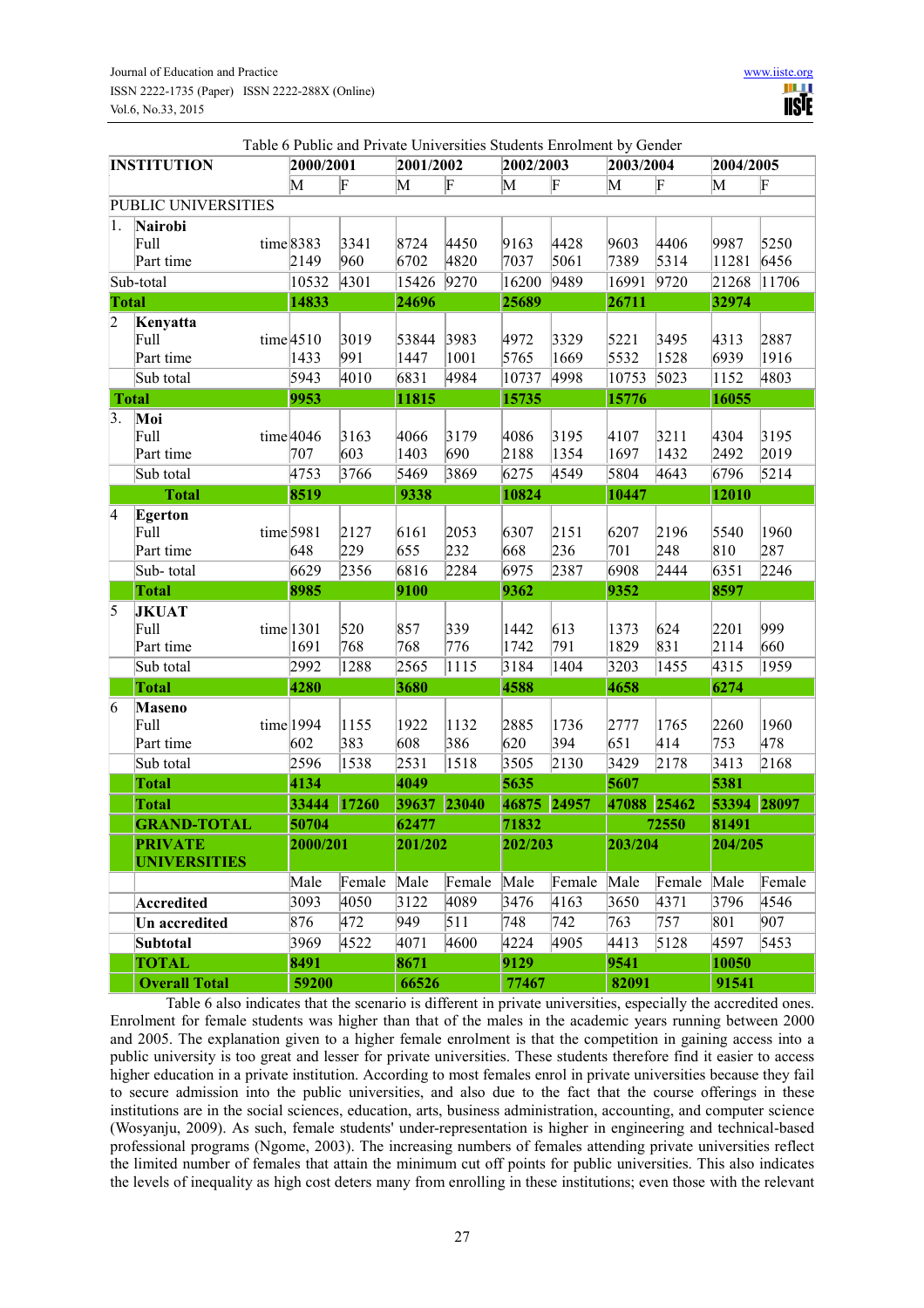marks. As a result a very small percentage of high and middle-income earners can afford to study in privately run institutions (Mulongo, 2013).

The number of women students entering Kenyan universities rose at the fastest rate ever – by more than 30% in 2012, and for the first time there are more than 100,000 female students in higher education. There were some 105,115 female students enrolled in universities in 2012, up from 80,560 in 2011. This highlighted a trend over the past five years that has seen female enrolment rise faster than that of males, whose number rose by 15% – half the growth rate of women – from 117,700 in 2011 to 135,436 in 2012 (The Economic Survey, 2013).

In spite of this massive expansion, gender imbalances have shaped and continue to shape the development of higher education in Kenya. It is clear that the proportion of girls' enrolment declines as they move up the educational ladder. As a result, female students make up about 30 percent of total enrolments in the public universities (Ngome, 2003 & Wosyanju, 2009). Notwithstanding the expansion in the past several years, the capacity of the higher education sector in Kenya is still limited and only 3 percent of the university aged cohort are enrolled in university education. In 2007, for example, of the 82,000 students who were deemed officially qualified for university admission on the basis of their KCSE results (out of the 276,000 students who took the examination), only 10,000 were selected for government sponsorship, 10,000 entered university on a self-paying basis and 5,000 entered the private sector, leaving 57,000 qualified students unable to enter higher education. Currently, the proportion of female students enrolled in the universities stands at 40 per cent (Mulongo, 2013).

### **5. Promoting Facets**

According to the KIPPRA (2013) there has been remarkable increase in access and participation rates in the education sector as reflected in indicators such as enrolment rate (both gross and net) and gender parity across all levels. Primary education recorded the highest participation rate, while access rates at secondary and tertiary education are still low. There are disparities across counties, with the worst affected areas being the arid and semi-arid lands and those areas with high poverty levels. This section discusses the promoting facets for the disparities in the primary, secondary and higher education levels. It considers the features that have contributed to the increase in enrolment and the gender differences in accessing education. The facets in primary and secondary levels will be discussed together as they cut across both educational stages.

As indicated earlier, primary and secondary levels of education say an increase in enrolment in 2003 and 2008 respectfully. As statistics indicate, Kenya has recorded remarkable increase in the number of girls accessing primary education. Secondary school education has recorded a male GER that is higher than that of the females while the female NER surpasses that of the male in 2010. UNESCO (2012) reports that Kenya has made significant progress in education, achieving gender parity in primary education enrolment and near parity at secondary level. One of the reasons attributed to the growth in enrolment is the introduction of FPE and FSE tuition. However, the big question is: have FPE and FSE contributed in narrowing down gender differences in schooling? In 2003, the Kenyan government abolished all school fees in government primary schools, reducing the private cost of attending these schools. Lucas and Mbiti (2012) point out that FPE increased access for both genders, but that boys responded to the programme in greater numbers than girls. While the FPE programme lowered the marginal cost of school attendance for both boys and girls, the response to the programme could be differential by gender for a number of reasons.

UNESCO (2012) further points out that enrolment in secondary education remains low for both boys (51%) and girls (48%). This is of a particular concern for girls, as the data imply, over half of secondary schoolage girls are not enrolled in secondary education. In 2008 Free Secondary Education tuition was rolled out as stipulated in Kenya Education Sector Support Programme (KESSP) which was launched in July, 2005. The Kenyan Government committed herself to ensure that Free Education went beyond primary school (Njoroge and Ole Kerei, 2012). Cherotich, Simatwa and Ayodo (2014) indicate that the Government of Kenya adopted Free Secondary Education policy to enhance transition of pupils from primary school education to secondary education. The rationale for Free Secondary Education Policy was to ensure equity in education by reducing the burden of fees borne by parents /guardians and enhance transition from primary schools to secondary schools, which at that time aimed at increasing the transition to 70%. According to the Ministry of Education (2011) the introduction of the FSE Programme was informed by the decline in Secondary School enrolment caused by among other factors, high cost of Secondary Education, poverty, high cost of instructional material, school uniforms, private tuition development levies and transport costs. The need for secondary education was also compounded by the introduction of FPE (Ministry of Education, 2011).

Cherotich, Simatwa and Ayodo (2014) further observe that it was expected that the free secondary education policy would not only enhance the transition but also enhance gender equality in secondary education. When secondary school education is subsidized by the government catering for tuition, fees, repair, maintenance and improvement of physical facilities, provision for local travel and transport, administrative costs, electricity, water and conservancy, activity fees, personal emolument and medical fees the expectation are that gender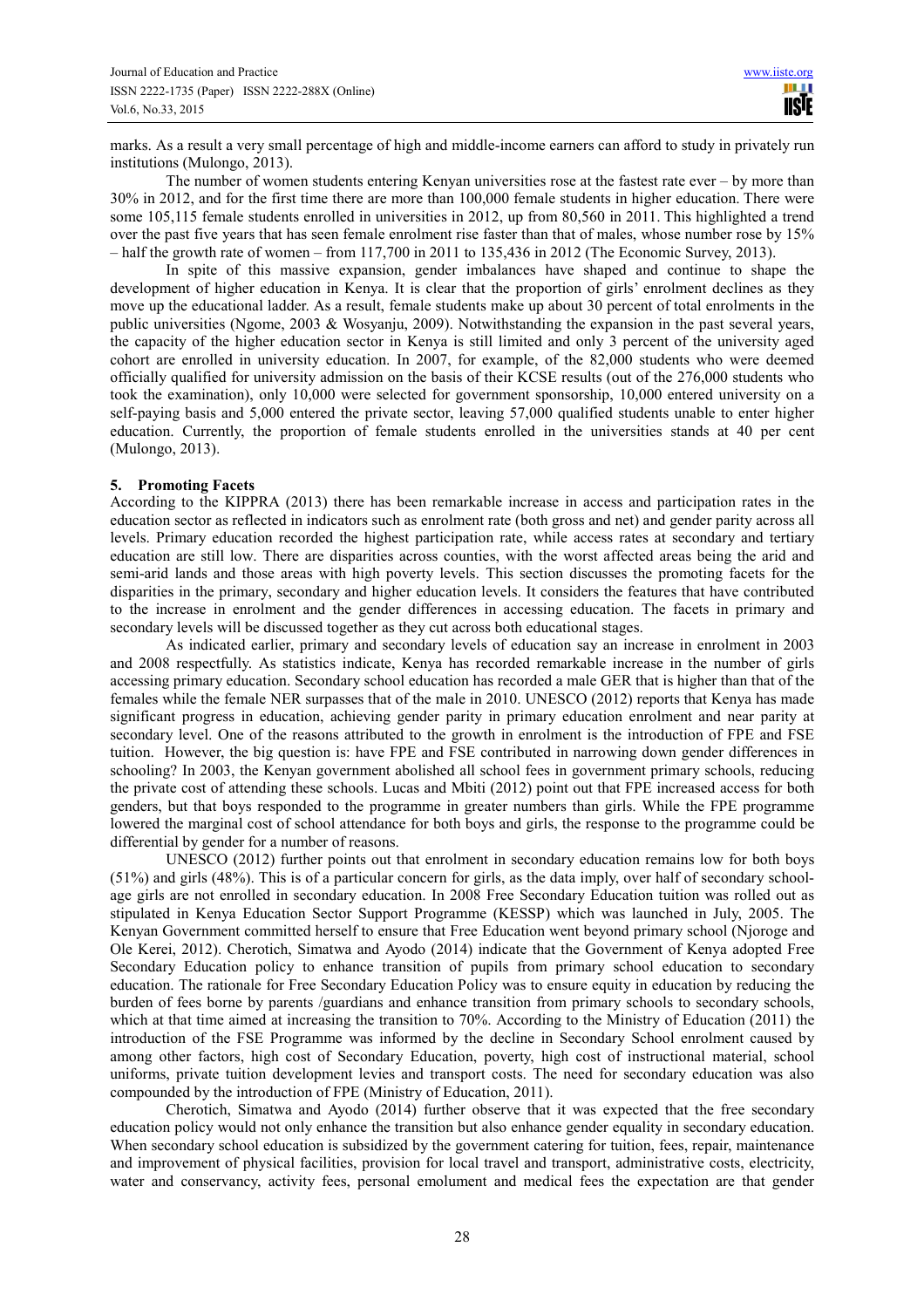equality in secondary education should improve. They conclude that Free Secondary Education policy alone cannot be used to improve on gender inequality in education. There are other factors that contribute in denying the girl child access to secondary school education. Therefore, gender disparity remains a great concern in secondary schools in Kenya despite the free education policies.

Even with the introduction of FPE and FSE girls are still challenges in accessing primary and secondary education. There are factors that contribute to keeping the girl child out of school. Kikechi, Andala, Kisebe and Simiyu (2012) identify a number of issues that affect access to primary education. These include family, economic, socio-cultural, as well as geographical factors. Lucas and Mbiti (2012) argue that parents are still responsible for other expenses such as uniforms, meals and transportation, which continued to act as barriers to educational access for some children. Under conditions where parents cannot afford to have all their children in school, priority is given to the male child. In poor families children are expected to contribute economically and take up employment (which is usually poorly paid) or are married off early (in the case of the girls). Sociocultural activities such as funeral rites and circumcision festivals have also been identified to interfere with schooling of children leading to early marriages and pregnancy in girls.

UNESCO (2012) identifies one of the main reasons for the low enrolment of girls in secondary education as the persistent high level of poverty, especially in urban slums and rural areas. Most families are unable to cover the cost of their children's education and opportunity costs for sending children to school are high. Furthermore, as socio-cultural norms based on patriarchy prevail, families tend to give priority to boys' education when faced with financial constraints. In addition, factors such as lack of adequate infrastructure, inadequate guidelines for policy implementation, as well as prevalence of HIV and AIDS, have prevented girls from accessing education.

An interesting feature in primary and secondary education enrolment is the regional differences. Regional differences in school participation in Kenya have historically been influenced by regional inequality in economic development. Distinct disparities evident today can be traced to decisions made by missionaries and the colonial administration who established formal Western education in Kenya in the first half of the 20th century. Their decisions favoured areas of the country where ideal climatic conditions and agricultural potential resulted in a greater concentration of population. This head start has persisted even after Kenya gained independence from Britain in 1963. Central and Western areas of Kenya have had the highest primary and secondary school gross enrolment rates. Eastern, Rift Valley, and Nyanza follow. Then the Coast, while North Eastern is ranked with the lowest rates. North Eastern is the poorest and the least populous area in Kenya. However, the capital of Nairobi Province also had a low enrolment rate especially in primary education. Despite a concentration of population and wealth in the capital, Nairobi is faced with high levels of inequality as a result of a stream of poor rural-urban migrants that has stretched its social amenities, including in the education sector (Onyango, 2013). It should be noted that some of these areas are characterised by adherence to cultural beliefs and practices that have been indicated to affect access and participation of girls. For instance North Eastern and some areas of Rift Valley still practice Female Genital Mutilation as well as marry off girls at an early age.

The gradual decline in male enrolment at secondary school level opens new direction in the discussion on gender disparity in Kenya. There are growing concerns that the attention accorded the girl child has affected the enrolment of the boy child. Chang'ach (2012) argues that persistent campaigns for awareness of girl's retention in school have started bearing fruits, but in retrospect the society has ignored the plight of boy-child. As the girl child is given prevalence, the boy child is left vulnerable. Chege, Likoye, Nyambura and Guantai (2012) draw attention to the fact that girls' education has, for many years, been the preserve of projects. While these projects have produced some impressive results, they are necessarily limited in terms of promoting gender equality in the long-run because of their "blindness" to the issue of boys' education. The decline in enrolment for males is witnessed in some regions of Kenya. There are area specific reasons for this decline. For instance in the central part of Kenya, boys choose to engage in what they term as concrete economic activities which are readily available. Of central importance is the attraction to transportation business using motorbikes (*boda-boda*) for ferrying passengers or using donkey carts to vend water and working in the rice paddies. In Eastern Kenya the boy child prefers to take up *miraa* farming as it is more lucrative than being in school. Socio-cultural factors also influence boys' transition rate from primary to secondary. In counties within the Rift Valley, customs and beliefs such as traditional circumcision has affected the transition of boys to secondary.

Education as a basic right to all children is also enshrined in the Education Act, the Children's Act and the Constitution of Kenya (UNICEF, 2009). Female student access and participation in primary and secondary education has significantly increased as a result of positive government policies and strategies. These policies and strategies have heavily been in the favour of the girls. From the statistics on GER, NER and GPI, it is clear that the provision of education and training to all Kenyans is fundamental to the success of the Government's overall development strategy. This development strategy is seen to be considered within the different and important development documents especially Vision 2030 and the Sessional Paper No1 of 2005. Vision 2030 was developed using three pillars which are the basis of comprehensive national development. These pillars are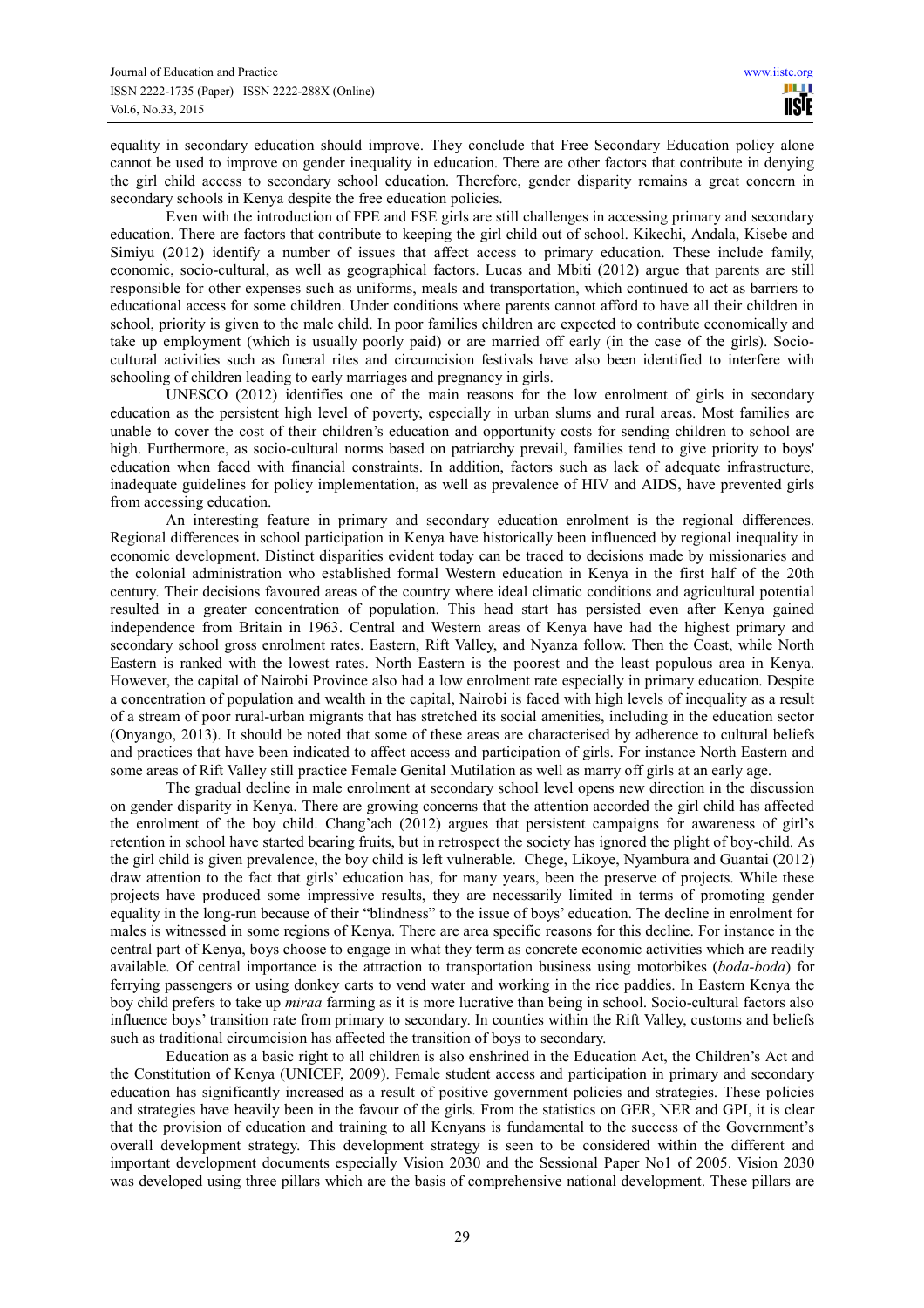the economic pillar, the social pillar and the political pillar. Education and training is considered within the social pillar. The objective of the social pillar social pillar is to invest in the people of Kenya in order to improve the quality of life for all Kenyans by targeting a cross-section of human and social welfare projects and programmes. Flagship programmes in education and training include recruitment of additional teachers, the introduction of the Voucher System Programme in five of the poorest districts in Kenya, establishment of Centres of Specialization, Construction and Equipping of 560 Secondary Schools, expansion and Rehabilitation of Existing Schools, Construction and Rehabilitation of at Least One Boarding Primary School in Each Constituency in Arid and Semi Arid Lands, and the Establishment of a Computer Supply Programme (GOK, 2014)

The Education Policy has also played a major role in encouraging the enrolment of the girl child at primary and secondary levels. Education policy has evolved over the years through the recommendations of numerous commissions. Recent policy initiatives have focused on the attainment of Education for All and universal primary education. Key concerns are access, retention, equity, quality and relevance and internal and external efficiencies. In 2003, the Government organised the National Conference on Education and Training that brought together more than 800 players in education. The conference developed a new policy framework for education. The Sessional Paper No 1 of 2005 on Policy Framework for Education, Training and Research constitutes the Government policy on education and training and is based on the recommendations of the conference (Republic of Kenya, 2012). National policies are indeed the road maps of practices in education in any country. However, the degree to which they succeed will depend on certain variables; environment, resources, political, economic capacity and the implementation process (Boitt, 2008). Kenyan education has been guided by policy guidelines since independence. Policy documents have been in the form of commissions, presidential working parties, committees and development plans to guide education practice (Oduol 2006). Policies that have been adopted and implemented in the journey towards realising the EFA and MDGs include The Policy Framework for Nomadic Education in Kenya, The National Special Needs Education Policy Framework of 2009, The Health and Nutrition Policy of 2011, The Gender Policy in Education of 2007, and The education sector on HIV/AIDs of 2011. Some of these policies directly touch on the countries commitment in reducing gender disparities in education.

It cannot be ignored that the Kenyan Government has realized the tremendous achievement in increasing female enrolment with the help of development partners. For a long time, religious organisations in Kenya have been witnessed to support education in Kenya. During the colonial era, Christian denominations partnered with the government in setting up and managing schools. After independence these religious organizations set up their own schools. Even after the Kenya Government took over of their schools, churches including Catholics, Anglicans, Presbyterians, Seventh Day Adventists and Africa Inland have continued to influence education at different levels. At the primary school level these religious organizations have been seen to construct and run schools, jointly with the government are involved in the daily management of schools, and provide support to learners especially those from disadvantaged backgrounds. The Muslim religion has also participated in supporting education. Islamic schools, known as *madrasa*, are a main feature of Kenya's basic education system, especially at the Coast and North Eastern provinces. Some of these religious organizations have specifically supported the girl child by setting up schools targeting female students only, funding girl schools as well as supporting individual girls by paying for their schools and other needs.

International and local Non-Governmental Organisations (NGOs) have also been partners with the Government, local communities and religious organisation education. These NGOs have provided funding targeting the girl child directly and indirectly. They have supported the development of schools through improving infrastructure such as toilets. They have also supported initiatives to help the girl child meet essential needs such as through provision of sanitary towels and school uniform and books. Other support has been in the form of provision of food and payment of school fees. The United Nations Children's Fund (UNICEF) main interest is basic education and it has provided massive support for the Free Primary Education programme in Kenya. UNICEF has continuously supported pre-school education programmes, girls in primary school, participation and retention, non-formal education and education of children in difficult circumstances. Other areas of support include assessment of education outcomes at the primary level and HIV/Aids education. The Department for International Development (DfID) has offered funding to support NGOs, charities and the private sector who can find better ways to provide education opportunities to marginalized girls. DfiD has also supported primary, secondary, technical and higher education in Kenya in the form of physical facilities, provision of equipment and development of human resource development.

Inequality in access to higher education has affected women more than men in Kenya. Gender equity campaigns have been an important vehicle for encouraging the increased recruitment of women as students and staff into higher education. Despite the international campaign s for gender equality and equity in higher education, several countries including Kenya continue to show that women are underrepresented in universities as students, staff and managers. There have been attempts by individual universities to incorporate women's issues in their programmes. Some of the attempts at enhancing gender equality include establishing gender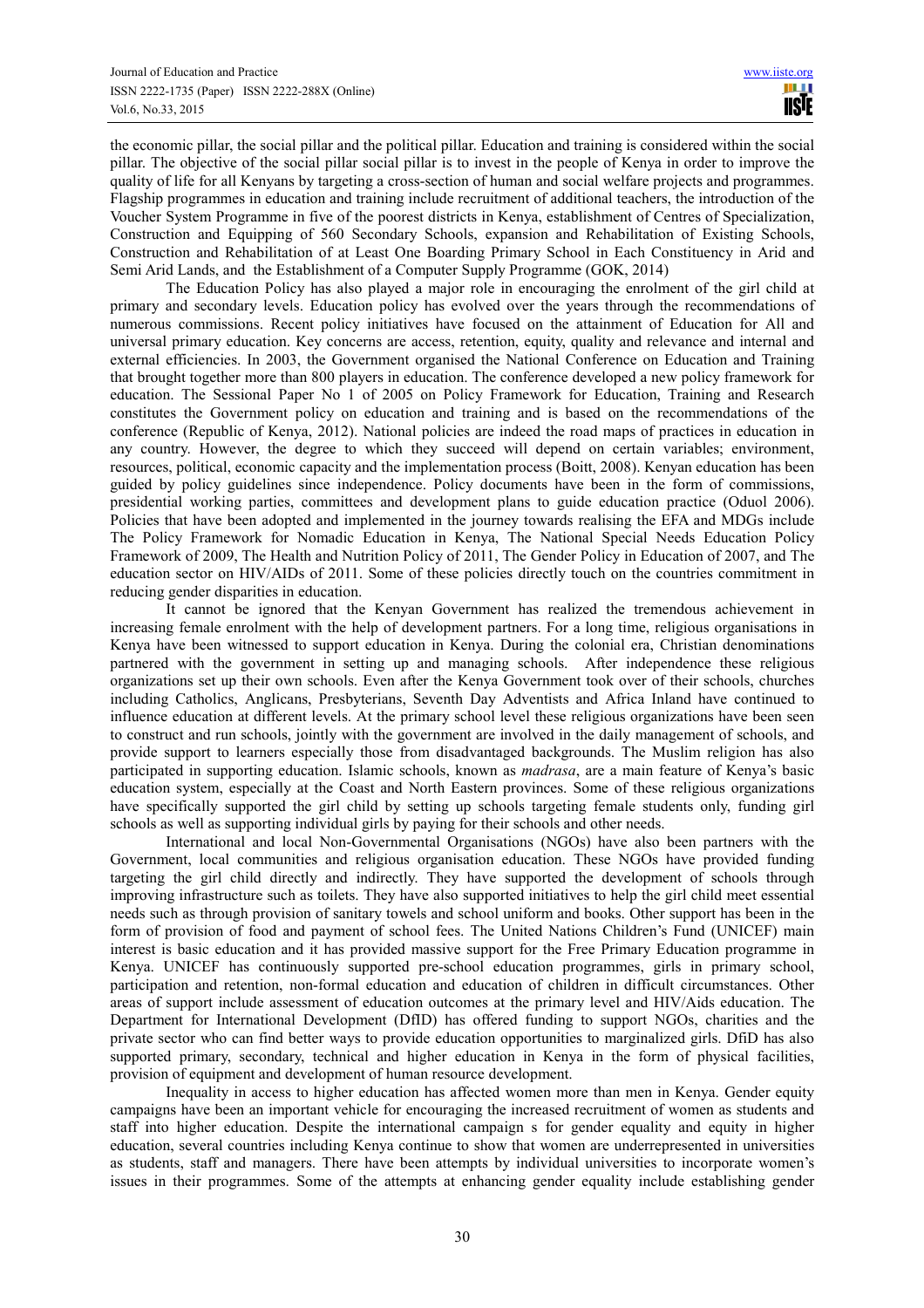centres, affirmative action and enhancing women's participation. Most of these attempts have been financed by donor funding or Non Governmental Organisation such as the African Forum for Women Educationists (FAWE) and the Association of African Universities (AAU) (Onsongo, 2011). Sessional paper no.1 of 2005 indicates that despite the rapid expansion of higher education, challenges of access and equity still exist. To address these, the government through the respective university councils and commission for higher education committed to promote the expansion of university education and training in tandem with population, growth and the demand for university places and research facilities, promote private sector investment in the development of university education and training, and provide scholarships based on the needs of the economy; targeted bursaries and loans to the needy, taking into account gender parity (Republic of Kenya, 2005).

Arguably, these attempts have not done much to increase access to higher education for females. Most of the attempts have been geared towards preparing and encouraging female staff into leadership as well as advocate for a more deliberate recruitment of females. An outstanding attempt at increasing female enrolment is by lowering cut off points.

A critical feminist policy analysis by Onsogo (2011) on the effect of the lower cut of points for female students on increasing female access to university education revealed that it was not having any great impact on female students' access to university. It is argued that that encouraging preferential treatment in university admission and hiring or appointing women to leadership positions perpetuates the myth that women are inferior. Women who enter university through affirmative action are considered inferior to other students and sometimes called names suggesting they are below standard. This name calling sometimes discourages other students from joining the programmes. Some students are opposed to affirmative action on the basis of the stigmatisation of beneficiaries (Onsongo, 2009).

# **6. Conclusion**

Kenya has witnessed growth in the numbers of learners accessing all levels of education. This is as a result of the policies and strategies put in place at the different levels. Kenya today can boast of having more girls and boys accessing basic education. Kenya has also made progress in achieving gender parity in primary education. This is an indication that the Government of Kenya considers gender balance and equality in education as a key contributor to the economic growth and sustainable development of Kenya. The government has thus committed itself to develop, nurture and promote access and participation of all especially women in national development. This has been achieved by several policies and strategies put in place to increase access of the girl child to education. These strategies have realised fruit in primary and secondary education where more girls than boys have enrolled in some counties. This has further created a concern on the vulnerability of boys as focus has been on the girl child. There is regional disparity in enrolment with some counties registering low very numbers. In higher education, the strategies have not enabled increase in female student numbers. Enrolment is low compared to that of their counterparts. Kenya, therefore, needs to revisit the policies that are in place, come up with new strategies and have continuity in implementation of these programmes if gender parity is to be realised.

# **References**

- Bedi,A.S., Kimalu, P.K., Manda, D.K., and Nancy Nelima Nafula, N.N. (2002). *The Decline in Primary School Enrolment in Kenya.* Social Sector Division Kenya Institute for Public Policy Research and Analysis. KIPPRA Discussion Paper No. 14 May 2002).
- Boit, L. (2008). *National policies and practices for education, skills and sustainable growth: The Kenyan case.* http://www.norrag.org/es/publications/boletin-norrag/online-version/education-for-sustainabledevelopment-or-the-sustainability-of-education-investment-a-special-issue/detail/national-policies-andpractices-for-education-skills-and-sustainable-growth-the-kenyan-case.html
- Chalkboard Kenya. (2012). *The Kenyan Education System*. http://www.chalkboardkenya.org/chalkboard-kenyaprogramme/the-kenyan-programme/
- Chang'ach , J.K. (2012). An Unfinished Agenda: Why is the Boy Child Endangered? *International Journal of Academic Research in Business and Social Sciences* , 2(4), pp181-188
- Chege, F.N., Likoye, F., Nyambura, S., and Guantai, H.K. (2012). *Declining Boys' Participation and Performance in Kenyan Schools: Are Girls' Education Projects Influencing New Forms of Masculinities?* http://ir.lib.hiroshima-u.ac.jp/metadb/up/kiyo/BA52782320/CICEseries\_5-1\_1.pdf
- Cherotich, N,V., Simatwa, E.M.W., and Ayodo, M.O. (2014). Impact of free Secondary education policy on gender equality in secondary school education in Kenya: A case study of Kericho County. *Educational Research*, 5(3) pp. 83-97

CUE. (2014). *Public and Private Universities Students Enrolment by Gender. http://www.cue.or.ke/component/search/?searchword=enrolment&searchphrase=all&Itemid=101* 

- FAWE. (2009). *Girls' education in sub-Saharan Africa*. http://www.fawe.org/about/work/education/).
- GOK. (2014). *Vision 2030*. http://www.vision2030.go.ke/